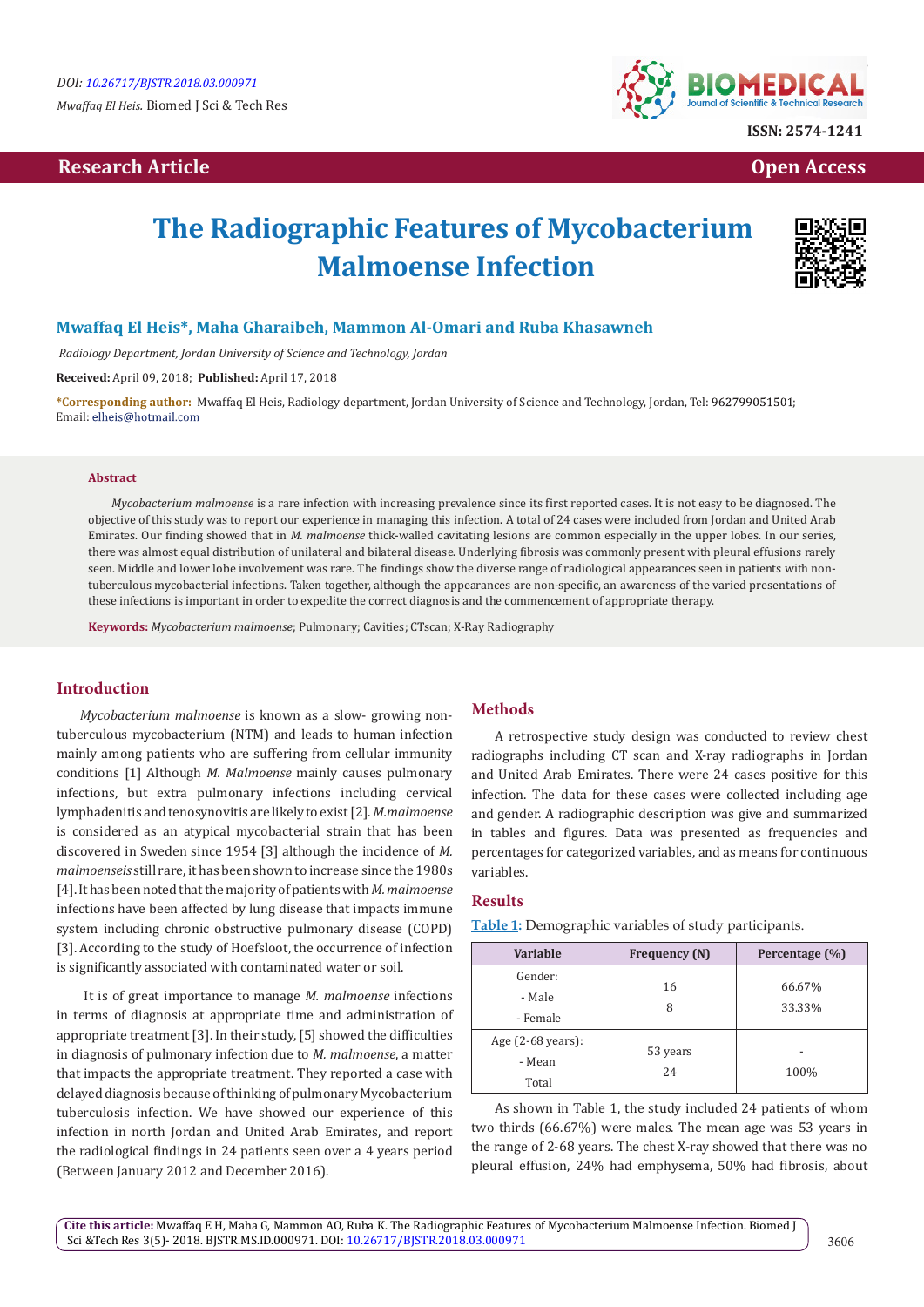17% had well circumscribed opacity, about 17% had air space shadowing, about 13% developed pleural disease, and about 4% developed primary focus (Table 2) and (Figures 1-4). A total of 8 patients out of 24 patients had CT scan of chest. Consolidation was exhibited in 25% of patients, nodes (mediastinum) were developed in 12.5% of patients, Pleural thickening in 12.5% of patients, and pleural effusion in 0% of patients.

**Table 2:** Radiological appearances on chest X-RAY.

| <b>Variable</b>               | <b>Frequency</b> (N) | Percentage (%) |
|-------------------------------|----------------------|----------------|
| Pleural Effusion              | $\Omega$             | 0%             |
| Emphysema                     | 6                    | 24%            |
| Loss of Volume/<br>Fibrosis   | 12                   | 50%            |
| Well circumscribed<br>opacity | 4                    | 16.67%         |
| Air Space Shadowing           | 4                    | 16.67%         |
| Pleural Disease               | 3                    | 12.50%         |
| <b>Primary Focus</b>          |                      | 4.17%          |



**Figure 1:** Chest radiology showing focal consuldation in Rt Apex.



**Figure 2:** Chest X-ray showing large left upper lobe cavity. Note changes also in the RT upper lobe.



**Figure 3:** Chest Radiology showing emphysematous changes with RT upper lobe fibrosis and cavitation.



**Figure 4:** Chest radiograph showing RT upper lobe cavitation and left upper lobe cavitation/consolidation.

**Table 3:** Radiological appearance on CT chest (N=8).

| <b>Variable</b>            | <b>Frequency</b> (N) | Percentage (%) |
|----------------------------|----------------------|----------------|
| Consolidation              | $\mathcal{L}$        | 25%            |
| Nodes (Mediastinum)        | 1                    | 12.50%         |
| Pleural Thickening         | 1                    | 12.50%         |
| Pleural Effusion           | $\Omega$             | $\Omega$       |
| Fibrosis                   | 3                    | 37.50%         |
| Emphysema                  | 3                    | 37.50%         |
| Cavities                   | 3                    | 37.50%         |
| <b>Focal Abnormalities</b> | 2                    | 25%            |
| Interstitial Thickening    | 1                    | 12.50%         |
| <b>Bronchiectasis</b>      | 2                    | 25%            |

The results also showed that 37.5% of patients developed fibrosis, emphysema in 37.5%, cavities in 37.5%, focal abnormalities in 25%, interstitial thickening in 12.5%, and bronchiectasis in 25% of patients (Table 3) and (Figures 5-8). Cavities related variables included number of cavities, size of cavities, and wall thickness. In 90% of patients, the number of cavities was more two cavities. In 80% of patients, the size of cavity was more than 2cm. The majority of cases (80%) developed thick wall cavities (Table 4). As it can be seen in Table 5, pulmonary abnormalities were unilateral (41.77%), bilateral (58.33%), right upper lobe (37.5%), left (29.17%), right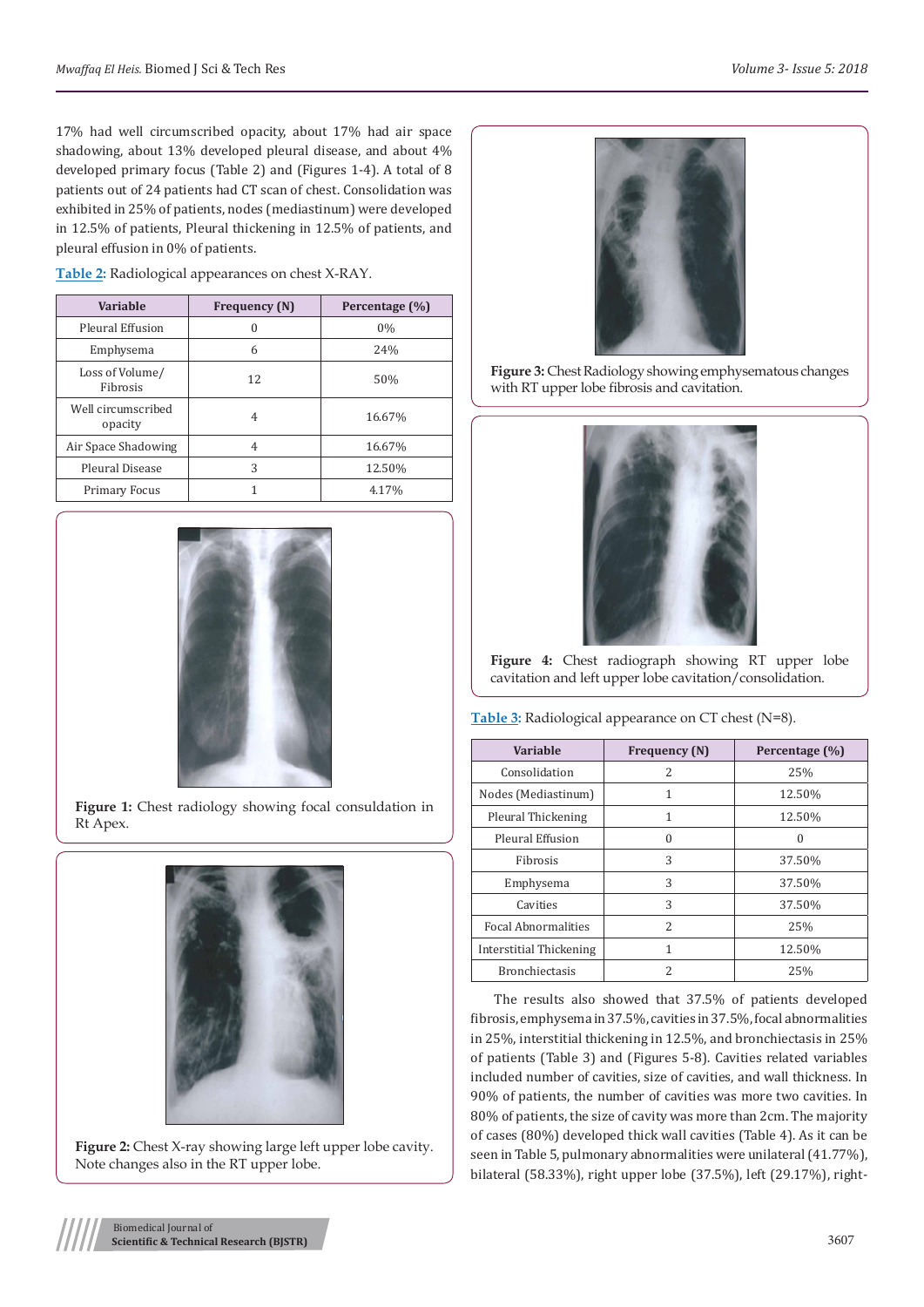apices (20.83%), and each of middle lobe and right lower lobe  $(4.17\%)$ .



**Figure 5:** Ct Chest showing think walled cavity in the RT upper lobe.



Figure 6: CT chest demonstrating pretracheal lymph node.



**Figure 7:** CT chest showing interstitial thickening in the RT lung.



**Figure 8:** CT chest showing bilateral bronchiectatic changes.

**Table 4:** Cavities related variables.

| No of cavities       | Frequency (N)  | Percentage (%) |
|----------------------|----------------|----------------|
| No of cavities:      |                |                |
| $-1$                 | 1              | 10%            |
|                      | 5              | 50%            |
| $-2-3$               | $\overline{4}$ | 40%            |
| $->3$                |                |                |
| Size of cavity (cm): |                |                |
| $2$                  | 2              | 20%            |
|                      | 3              | 30%            |
| 02-Apr               | 5              | 50%            |
| >4                   |                |                |
| Wall thickness:      |                |                |
| - Thick              | 8              | 80%            |
|                      | 2              | 20%            |
| - Thin               |                |                |



| Variable         | Frequency (N) | Percentage (%) |
|------------------|---------------|----------------|
| Unilateral       | 10            | 41.77%         |
| <b>Bilateral</b> | 14            | 58.33%         |
| Apices-RT        | 5             | 20.83%         |
| Lt               | 7             | 29.17%         |
| Upper Lobe-RT    | 9             | 37.50%         |
| Middle Lobe      |               | 4.17%          |
| Lower Lobe-RT    |               | 4.17%          |

## **Discussion**

The present study reported our experience in diagnosing the infection of *M. malmoense* through X-ray radiation and CT scan. A total of 24 cases were included. Although it is not common to find *M. malmoensein* clinical practice, there is still a possibility to be found. Our data showed that *M. malmoense* caused several pulmonary lesions including emphysema, pleural effusion, and pleural disease. These findings are consistent with previous studies [3]. Using CT scan showed multiple with sizes more than 2 cm in 80% of cases. These findings do agree with those of Evans et al. [3] who reported 6 cm cavity size in about 50 % of cases.